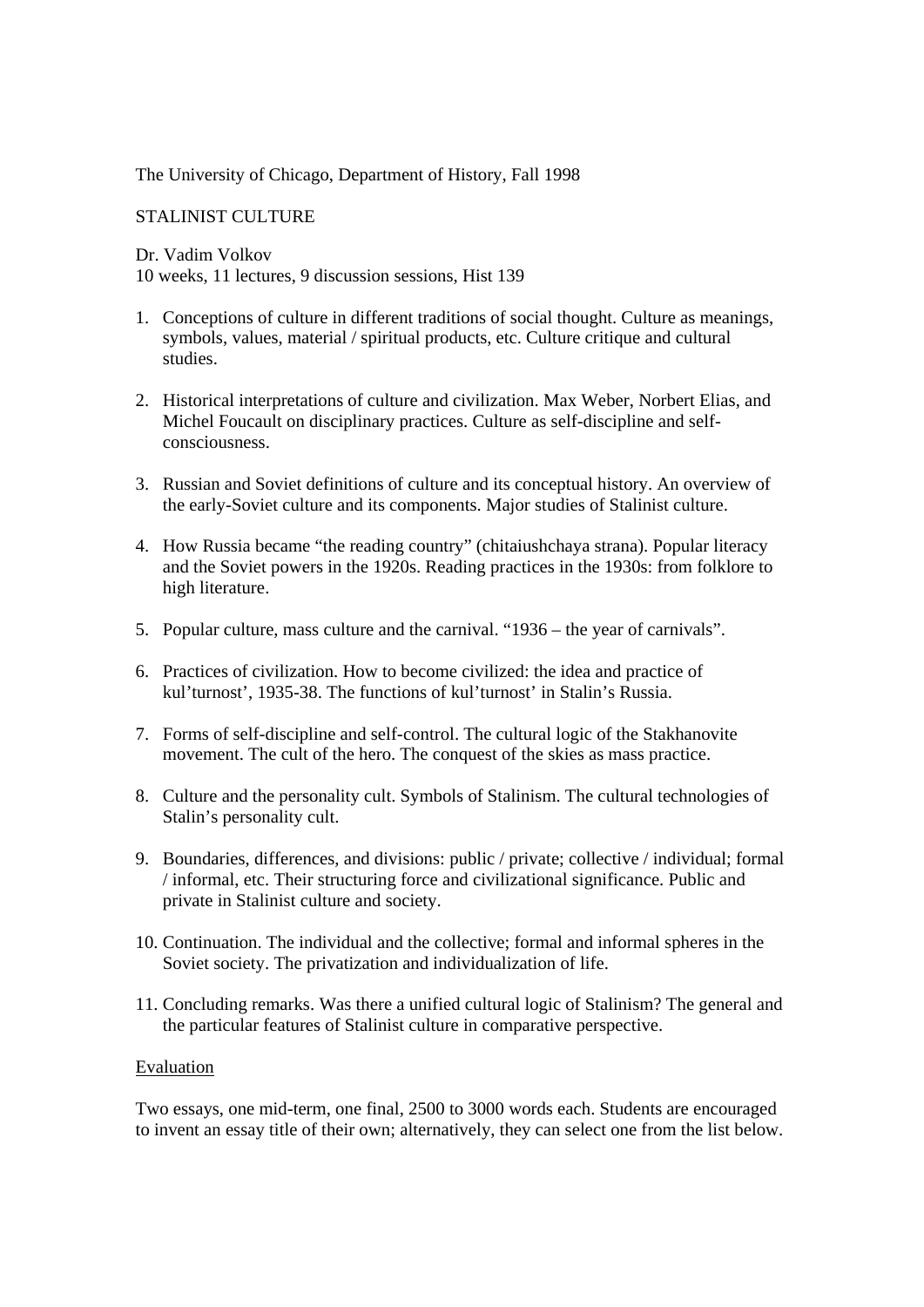The mid-term essay will cover topics 1-6; the final 1-11. Mid-term essay topics should be agreed by  $10^{th}$  November, essays due in by 12 o'clock  $17^{th}$  November. Final essay topics should be agreed not later than  $8<sup>th</sup>$  December (but preferably on the  $3<sup>rd</sup>$  of December); deadline for submission Monday,  $14<sup>th</sup>$  December 12 o'clock.

Some suggestions for essay topics:

- The early-Soviet culture was as much a field of resistance as it was the instrument of domination of the party-state. Do you agree?
- Explain the centrality of culture to the building of socialism
- Did mass literacy facilitate social control or did it enable critical attitudes?
- What is socialist realism?
- How can one explain the high authority of the writer in the Soviet society?
- Cultural revolution betrayed: reflect on the mass popular culture and entertainment of the 1930s
- Did Bakhtin refer to Stalinist culture when he explored the world of Francois Rabelais?
- Compare the interpretations of kul'turnost' given by different authors (Dunham, Fitzpatrick, Boym, Volkov) and give their critical account
- Using a concrete personality, assess the role of heroic individuals in Stalinist culture
- Explain Stalin's personality cult, its origins and its functions
- How did it happen that socialism that started from a rejection of private life gradually admitted and supported its existence?
- Assess the significance of the informal and 'shadow' sphere of the Soviet society

## Readings for discussion sessions

\* - Compulsory reading

## **Session 1, 13 October**

\*J. Alexander (Ed) *Culture and Society: Contemporary Debates*. Cambridge, 1990, Introduction;

S. Hall "Cultural Studies: Two Paradigms". In N. Dirks et al (eds) *Culture / Power / History: A Reader in Contemporary Social Theory*. Princeton, 1994;

I. Davies *Cultural Studies and Beyond*: London, 1995;

\*M. Weber *The Protestant Ethic and The Spirit of Capitalism*. NY, 1958, p. 155-183 \*N. Elias *The Civilizing Process.* Volume One*, The History of Manners*. Oxford, 1994, p. 3-7, 42-67;

\*M. Foucault *Discipline and Punish: The Birth of Prison*. New York, 1977, p. 135-169

## **Session 2, 20 October**

\*C. Kelly and D. Shepherd (eds) *Russian Cultural Studies: An Introduction.* Oxford, 1998, p. 1-21;

\*S. Fitzpatrick *The Cultural Front: Power and Culture in Revolutionary Russia*. Ithaca, 1992, p. 1-15;

V. Dunham *In Stalin's Time: Middle-class Values in Soviet Fiction*. Cambridge, 1976, p. 3-38;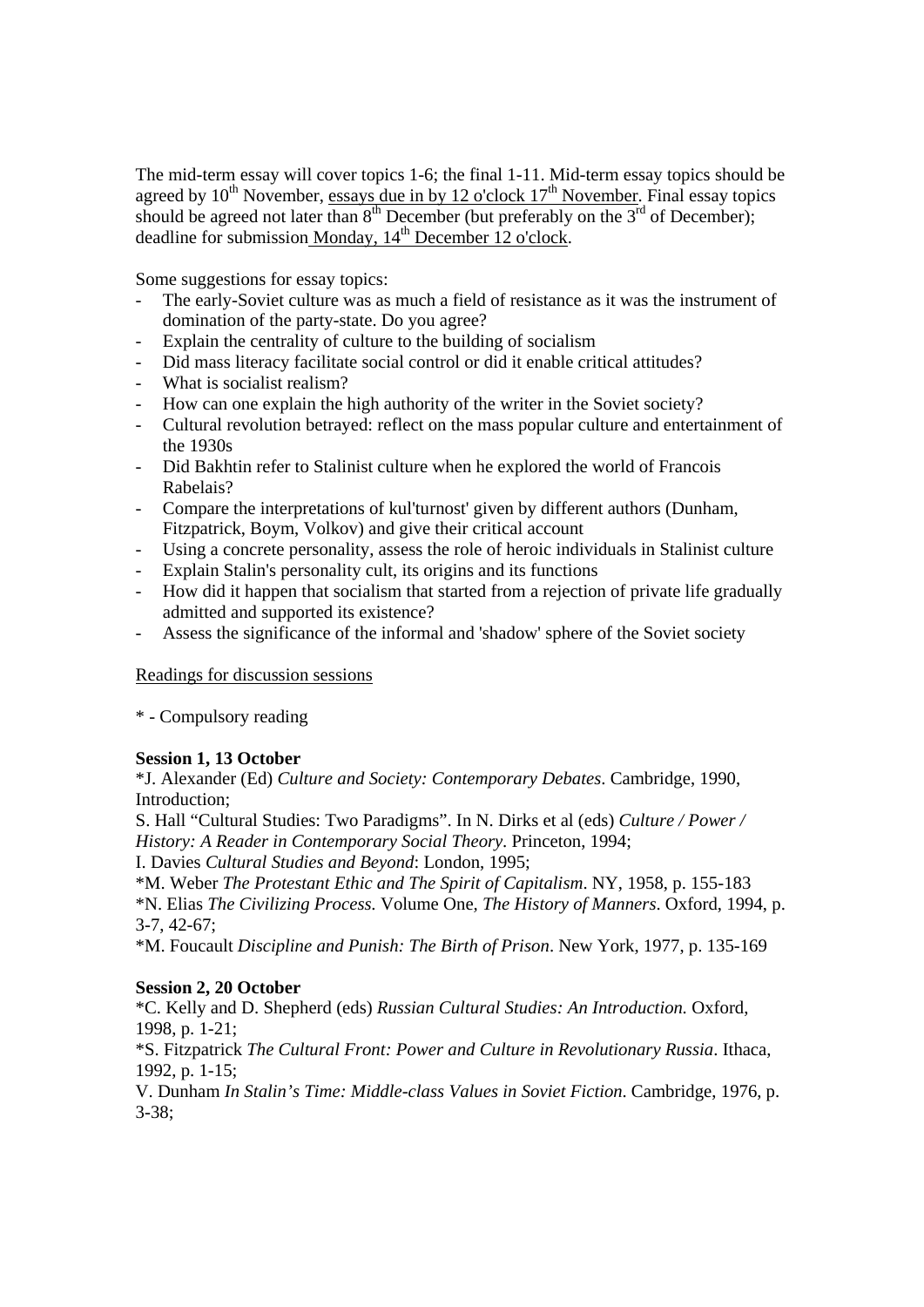H. Gunther (ed) *The Culture of the Stalin Period*, 1992;

A. Gleason et al (eds) *Bolshevik Culture*, 1985;

N. Timasheff *The Great Retreat: The Growth and Decline of Communism in Russia*. New York, 1946, p. 192-240;

R. Tucker *Stalinism: Essays in Historical Interpretation*, New York, 1977

### **Session 3, 27 October**

\*V. Volkov "Limits to Propaganda: The Soviet Power and The Peasant Reader in the 1920s". In J. Raven (ed) *Non-Commercial Uses of Print in Comparative Perspective*, 1998 (manuscript);

E. Dobrenko *The Making of the State Reader*. Stanford, 1997;

\*F. Miller *Folklore for Stalin*. New York, 1990, p. 3-24

R. Robin "Popular Literature of the 1920s: Russian Peasants as Readers. In S. Fitzpatrick et al (eds) *Russia in the Era of NEP*. Bloomington, 1991;

P. Kenez *The Birth of the Propaganda State: Soviet Methods of Mass Mobilization, 1917- 1929*. Cambridge, 1985

## **Session 4, 3 November**

\*T. Adorno "Culture Industry Reconsidered". In J. Alexander (Ed) *Culture and Society: Contemporary Debates*. Cambridge, 1990;

\*R. Stites *Russian Popular Culture: Entertainment and Society Since 1900*. Cambridge, 1992, p. 65-97;

\*R. Robin "Stalinism and Popular Culture". In H. Gunther *The Culture of the Stalin Period*, 1992

J. von Gelden and R. Stites *Mass Culture in Soviet Russia*. Bloomington, 1995, p. 215- 327

M. Bakhtin *Rabelais and His World*. Bloomington, 1984, Introduction, p. 1-57;

## **Session 5, 10 November**

\*C. Kelly and V. Volkov "Directed Desires: Kul'turnost' and Consumption". In C. Kelly and D. Shepherd *Constructing Russian Culture*. Oxford, 1998, p. 291-313;

\*S. Fitzpatrick "Becoming Cultured: Socialist Realism and the Representation of Privilege and Taste. In *The Cultural Front: Power and Culture in Revolutionary Russia*. Ithaca, 1992, p. 216-237;

\*V. Dunham *In Stalin's Time: Middle-class Values in Soviet Fiction*. Cambridge, 1976, p. 41-58

S. Boym *Common Places: Mythologies of Everyday Life in Russia*. Harvard, 1994

## **Session 6, 17 November**

\*K. Clark *The Soviet Novel: History as Ritual*. Chicago, 1985, p. 3-24, 114-155; \*L. Siegelbaum *Stakhanovism and the Politics of Productivity in the USSR*, Cambridge, 1988, p. 210-246;

R. Stites *Revolutionary Dreams*, NY, 1989, p. 145-164;

M. Walzer *The Revolution of the Saints: A Study of the Origins of Radical Politics*, NY, 1968 (Conclusion);